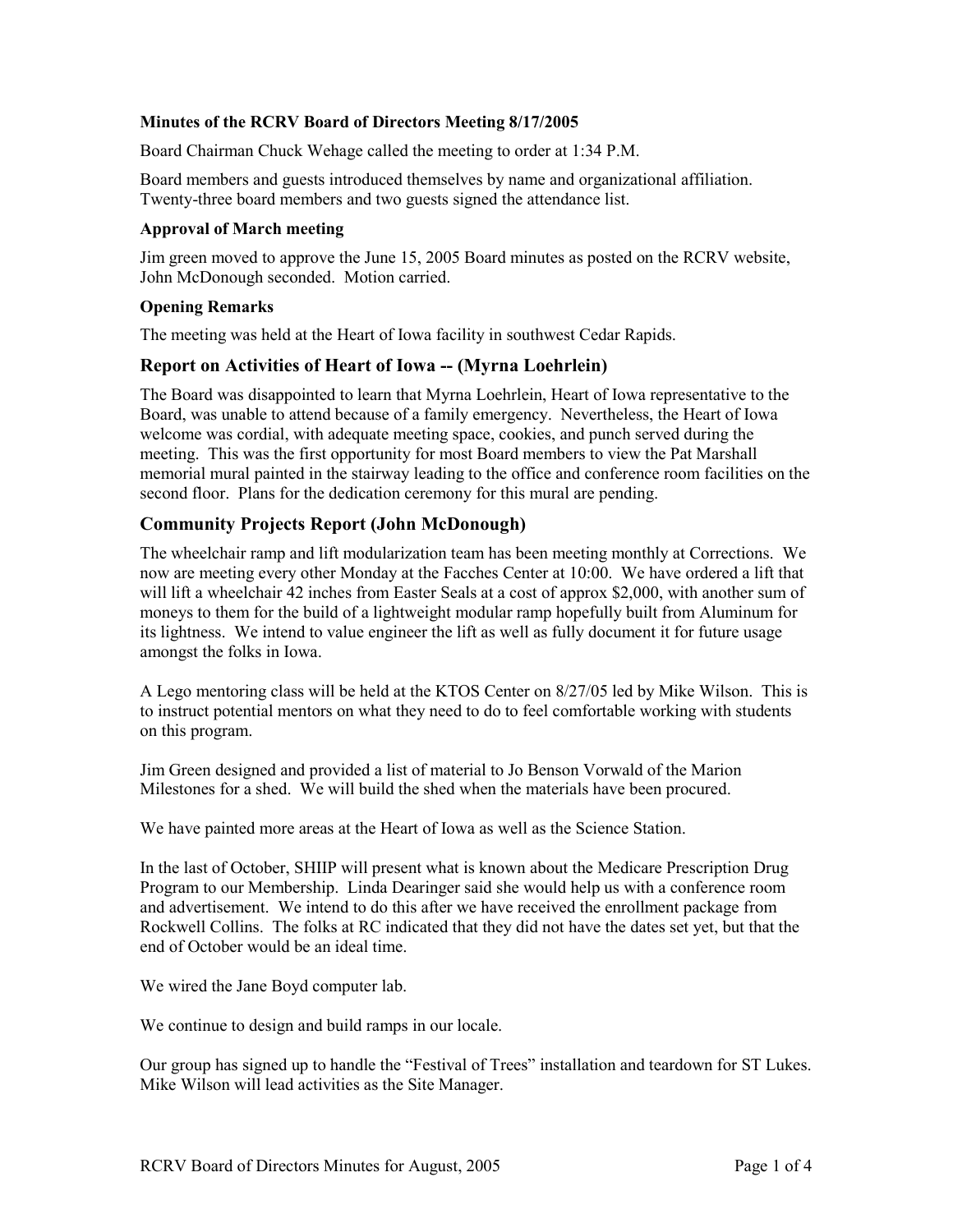We have taken on the Science Station repair and general upkeep of the displays at the Science Station. We, so far, have repaired eight displays and have painted several areas. We will meet at the SS on August 29, 2005 to review the remaining displays in the basement maintenance areas. We intend to recommend disposal of the displays we feel do not warrant repair.

The first half of this calendar year we volunteered 7,860 hours.

# **Communications (Rod Thorpe)**

A Planning meeting to arrange the dedication ceremony for the Pat Marshall memorial mural at Heart of Iowa is set for1:30 P.M. on August 18.

Next newsletter is scheduled for October. This newsletter will announce the planned RCRV drug insurance information meeting. A proposal to amend the RCRV Articles of incorporation will be voted by the membership at the annual meeting in November, and the October newsletter will include the official announcement and invitation for all RCRV members to participate.

# **Data Base (Jim Klein)**

The mailing list for the July newsletter was submitted in late June.

The article in the July newsletter concerning how to submit change of address has worked out quite well. We requested that the person give us their old and new address and if leaving a message on voice mail to spell their last name. It has eliminated a lot of guesswork for address changes (i.e., in cases of duplicate names, garbled phone mail messages, etc.).

The database addresses have been updated for the returned newsletters, mailed in change of addresses notices and voice mail change of addresses.

## **Recruitment (Pete Jurgens)**

No report.

# **United Way (Mary Klinger)**

Mary reported that the Rockwell Collins campaign was very successful last year. This years campaign is about to begin. Two loaned executives from Rockwell will be assisting.

## **St Luke's (Jackie Ryan)**

No report.

## **Sixth Judicial District (Heidi Soethout)**

Parties interested in wheelchair ramps and lifts have been meeting since April for a total of six meetings to date. Much progress is being made and more parties continue to join us. It is an exciting time with many dedicated individuals around the table

Funds have been raised to create a template lift and ramp. Once the templates are made, then RCRV folks and DOC folks will look at the design and see what is feasible with regard to recreating these items for the many who need the items. I just got a call yesterday that the lift is completed — so please join us at the next meeting, August 29th, for the reveal of the template lift!!!

Finally, I just want to say thank you to RCRV and all collaborating agencies for what I feel are amazing strides in meeting a need for so many people—accessibility to their homes.

## **Heritage Agency on Aging (Linda Dearinger)**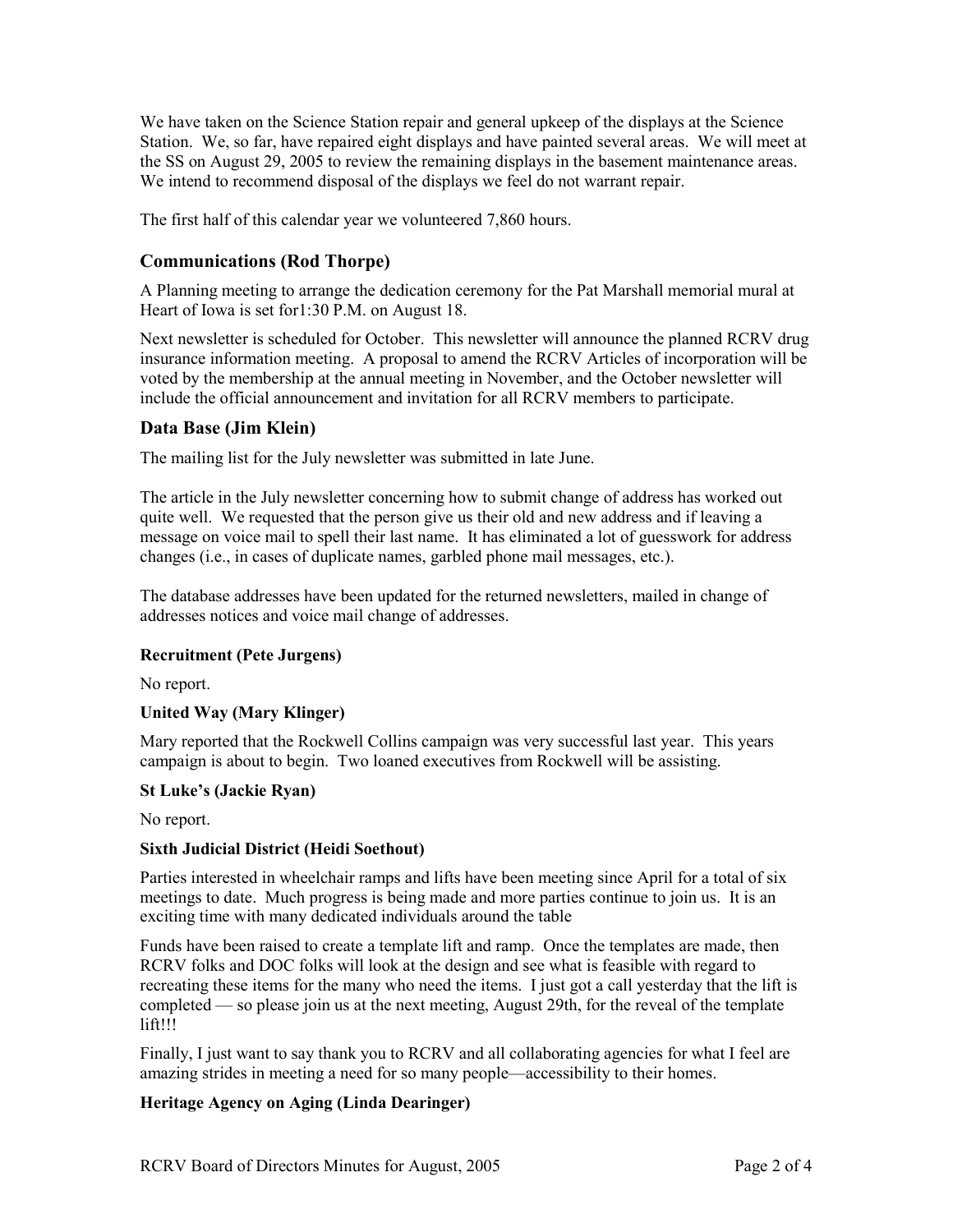No report.

# **Aging Services (Carol Luth)**

Thanks to RCRV for recent ramp designs:

Keith Sutherland currently designing one ramp Bill Rider has produced two designs and is working on a third. Bill's church youth group has built one.

Anyone interested in driing clients for medical rides please contact Carol at Aging Services. Reimbursement mileage is  $40\frac{1}{2}$  ¢ per mile.

Home Safety Check Program is being spotlighted in *Women's Edition* magazine. RCRV's participation will be mentioned.

Carol is working with Linda Dearinger on an emergency preparedness plan, which includes a participation in a phone bank project with the Linn County Sheriff's Office.

## **Jane Boyd (Karl Kassel)**

No report.

## **RSVP (Sara Case)**

No report.

## **Options of Linn County (Wayne Clayton)**

Recent RCRV activity has been repair work for switches and other devices.

The Assistive Tech expo is scheduled for October 11 at KTOS. As before, RCRV will share a table with Options. RCRV will need volunteers to man the tables.

# **Red Cross (Joan Schaffer)**

No report.

## **Bridge, Four Oaks (Carol Kalous)**

No report.

# **Rockwell Collins (Cindy Dietz)**

No report.

Is the Rockwell grant of permission to use the Collins Logo in our file in writing?

# **Old Business:**

No action was taken on 501c3. The issue is still under consideration.

A request for assistance has been given to member of Linn Co Bar asking for advice on product and services liability risks. This subject has previously been reviewed with the Rockwell Collins risk management staff. It is generally agreed that we need a plan to address the risk of incurring costs of defending any possible liability suit filed against RCRV or against individual project participants. Chuck Wehage will continue to pursue this and will update the Board at the next meeting.

## **New Business**

The use of the RCRV data base mailing list by others was brought into question by members who received a mailing from the Rockwell Collins Recreation Center recently. (For reference, Article II, Section 3, of the RCRV Bylaws is quoted below.)